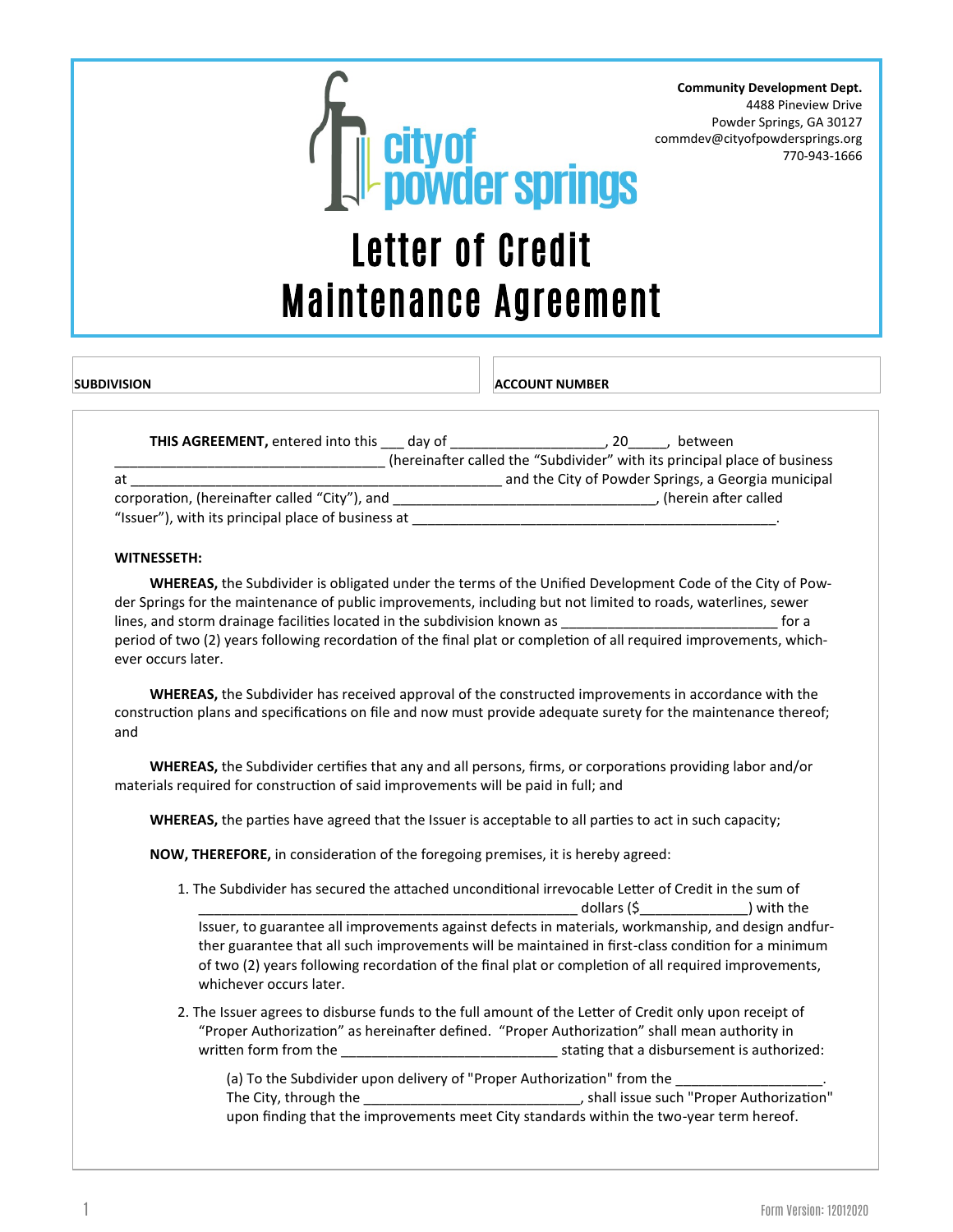**Community Development Dept.** 4488 Pineview Drive Powder Springs, GA 30127 770-943-1666



(b) To the City upon delivery of "Proper Authorization" from the \_\_\_\_\_\_\_\_\_\_\_\_\_\_\_\_\_\_\_\_, upon his determination that any portion or all of the said materials, workmanship, or design is unacceptable. The City is authorized, but not obligated, to correct any defective materials or workmanship and unacceptable design and to use the funds acquired from the Letter of Credit for such purposes.

- 3. The full amount of the Letter of Credit shall be held by the Issuer as security guaranteeing materials, workmanship, and design for the period stated herein unless "Proper Authorization" is delivered to the Issuer by the **the issuer on** the last of the Issuer on the Issuer on the Issuer on the Issuer on the Issuer on one or more occasions may release all or any portion of such funds upon delivery of "Proper Authorization" from the the contraction of the city agrees to release in a standard the City agrees to release said funds if the Subdivider shall make other arrangements approved by the City in accordance with the Unified Development Code for the balance of the two-year term. If the materials, workmanship, and design are acceptable for two (2) years following recordation of the final plat or completion of all required improvements, whichever occurs later, the the shall upon shall upon approval by the City authorize the Issuer in writing to release the full amount of the Letter of Credit held by the Issuer to the Subdivider.
- 4. The Issuer hereby acknowledges that it has extended an unconditional irrevocable Letter of Credit, referred to in Item 1 above, and represents that it has no obligation whatsoever to any of the parties hereto except to release said funds within 10 days upon delivery of "Proper Authorization" from the \_\_\_\_\_\_\_\_\_\_\_\_\_\_\_\_\_\_\_\_\_\_\_\_\_\_\_\_. The Subdivider does hereby release and hold the Issuer harmless from any and all claims whatsoever by it against the Issuer for releasing such funds to the City in accordance with the terms thereof. This Agreement shall not be terminated or otherwise allowed to expire without at least 30 days written notice to that effect from the Issuer to both the City and Subdivider.
- 5. If the funds are inadequate to pay for any costs covered by this Agreement, the Subdivider shall pay any and all costs beyond coverage.
- 6. Should any provision of the attached unconditional irrevocable Letter of Credit conflict with the terms of this Agreement, the terms of this Agreement shall control.